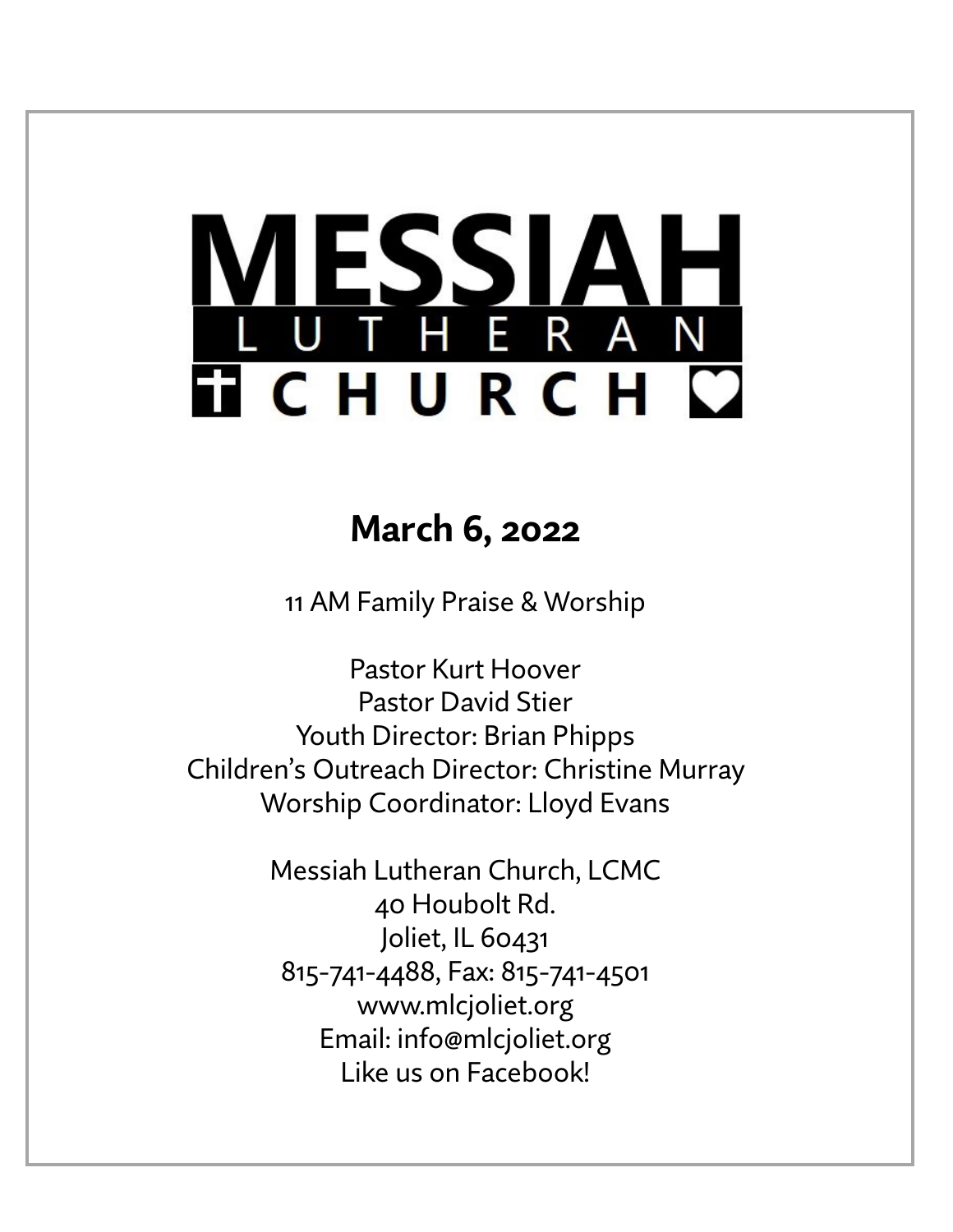## **WORSHIP TODAY**

## **Call To Worship**

## **Welcome/Announcements**

## **Worship Through Songs**

## **Worship Through Confession & Giving**

Text prayer requests to 815-369-0070

## **Children's Message**

**Worship Through Hearing God's Word**

### **Message "Refined: Sabbath Refined"**

By Pastor Kurt Hoover (Copies of this sermon and others can be found in the narthex and online at mlcjoliet.org)

## **Worship Through Song**

## **Prayers of Intercession**

## **Communion**

## **Worship Through the Lord's Prayer**

# **Closing Song**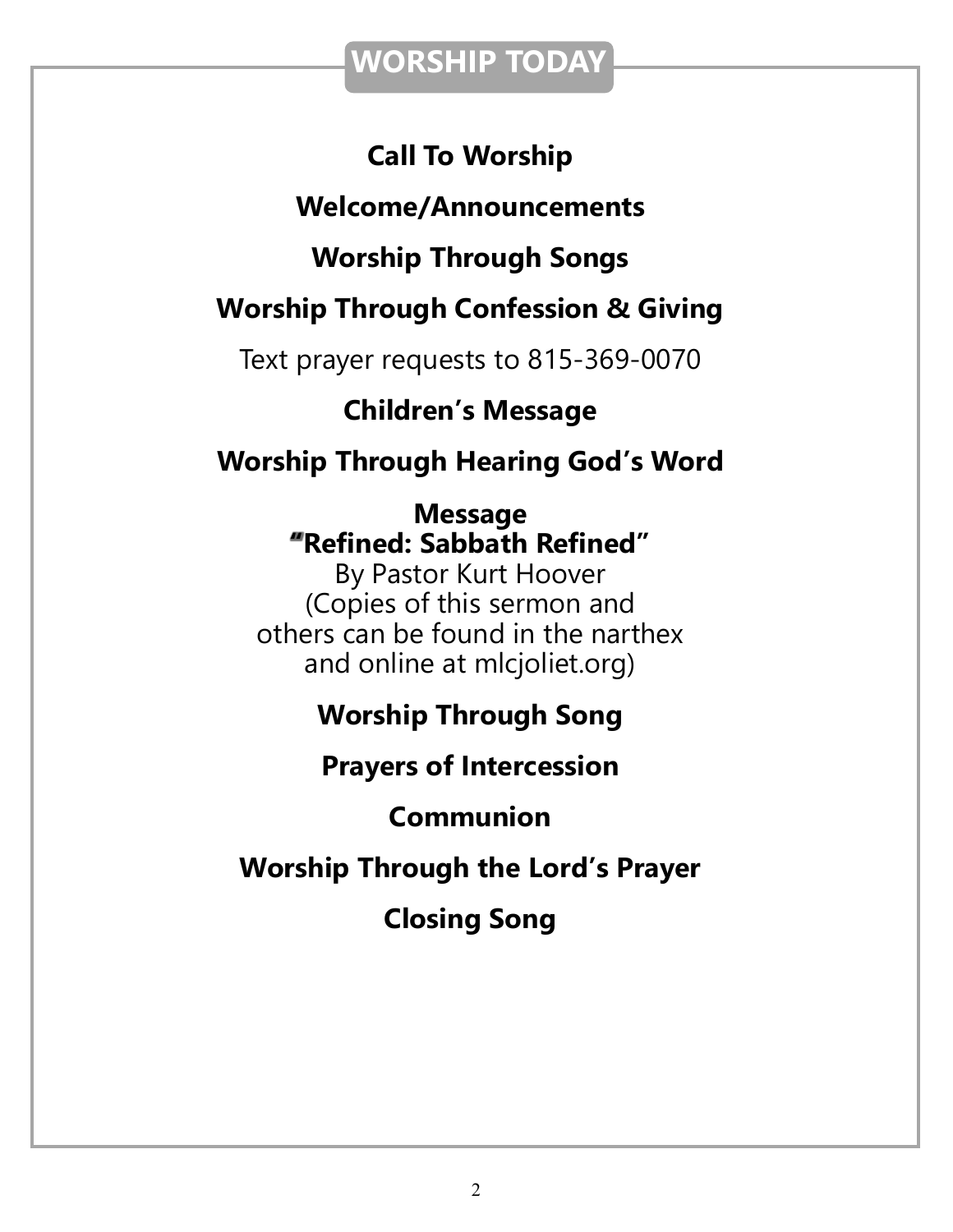#### **OUR OLD TESTAMENT LESSON Ezekiel 22:17-22**

*Reader: Doug Potts*

<sup>17</sup> Then the word of the Lorp came to me:  $18$  "Son of man, the people of Israel have become dross to me; all of them are the copper, tin, iron and lead left inside a furnace. They are but the dross of silver. <sup>19</sup> Therefore this is what the Sovereign Lord says: 'Because you have all become dross, I will gather you into Jerusalem. <sup>20</sup> As silver, copper, iron, lead and tin are gathered into a furnace to be melted with a fiery blast, so will I gather you in my anger and my wrath and put you inside the city and melt you. <sup>21</sup> I will gather you and I will blow on you with my fiery wrath, and you will be melted inside her. <sup>22</sup> As silver is melted in a furnace, so you will be melted inside her, and you will know that I the Lord have poured out my wrath on you."

#### **OUR EPISTLE LESSON Romans 10:1-9**

**10** Brothers and sisters, my heart's desire and prayer to God for the Israelites is that they may be saved. <sup>2</sup> For I can testify about them that they are zealous for God, but their zeal is not based on knowledge.  $3$  Since they did not know the righteousness of God and sought to establish their own, they did not submit to God's righteousness.  $4$  Christ is the culmination of the law so that there may be righteousness for everyone who believes.

<sup>5</sup> Moses writes this about the righteousness that is by the law: "The person who does these things will live by them."<sup>[\[a\]](https://www.biblegateway.com/passage/?search=Romans+10%3A1-9&version=NIV#fen-NIV-28194a) 6</sup> But the righteousness that is by faith says: "Do not say in your heart, 'Who will as-cend into heaven?'"<sup>[\[b\]](https://www.biblegateway.com/passage/?search=Romans+10%3A1-9&version=NIV#fen-NIV-28195b)</sup> (that is, to bring Christ down) <sup>7</sup> "or 'Who will descend into the deep?'"<sup>[[c\]](https://www.biblegateway.com/passage/?search=Romans+10%3A1-9&version=NIV#fen-NIV-28196c)</sup> (that is, to bring Christ up from the dead). <sup>8</sup> But what does it say? "The word is near you; it is in your mouth and in your heart,"<sup>[\[d\]](https://www.biblegateway.com/passage/?search=Romans+10%3A1-9&version=NIV#fen-NIV-28197d)</sup> that is, the message concerning faith that we proclaim: <sup>9</sup> If you declare with your mouth, "Jesus is Lord," and believe in your heart that God raised him from the dead, you will be saved.

#### **OUR GOSPEL LESSON Luke 13:9-19**

<sup>18</sup> Then Jesus asked, "What is the kingdom of God like? What shall I compare it to? <sup>19</sup> It is like a mustard seed, which a man took and planted in his garden. It grew and became a tree, and the birds perched in its branches." <sup>20</sup> Again he asked, "What shall I compare the kingdom of God to? <sup>21</sup> It is like veast that a woman took and mixed into about sixty pounds<sup>[\[a\]](https://www.biblegateway.com/passage/?search=luke+13%3A18-31&version=NIV#fen-NIV-25540a)</sup> of flour until it worked all through the dough."  $^{22}$  Then Jesus went through the towns and villages, teaching as he made his way to Jerusalem.<sup> $23$ </sup> Someone asked him, "Lord, are only a few people going to be saved?" He said to them, <sup>24</sup> "Make every effort to enter through the narrow door, because many, I tell you, will try to enter and will not be able to. <sup>25</sup> Once the owner of the house gets up and closes the door, you will stand outside knocking and pleading, 'Sir, open the door for us.'

"But he will answer, 'I don't know you or where you come from.'  $26$  "Then you will say, 'We ate and drank with you, and you taught in our streets.' <sup>27</sup> "But he will reply, 'I don't know you or where you come from. Away from me, all you evildoers!'  $^{28}$  "There will be weeping there, and gnashing of teeth, when you see Abraham, Isaac and Jacob and all the prophets in the kingdom of God, but you yourselves thrown out.<sup>29</sup> People will come from east and west and north and south, and will take their places at the feast in the kingdom of God.  $^{30}$  Indeed there are those who are last who will be first, and first who will be last."  $^{31}$  At that time some Pharisees came to Jesus and said to him, "Leave this place and go somewhere else. Herod wants to kill you."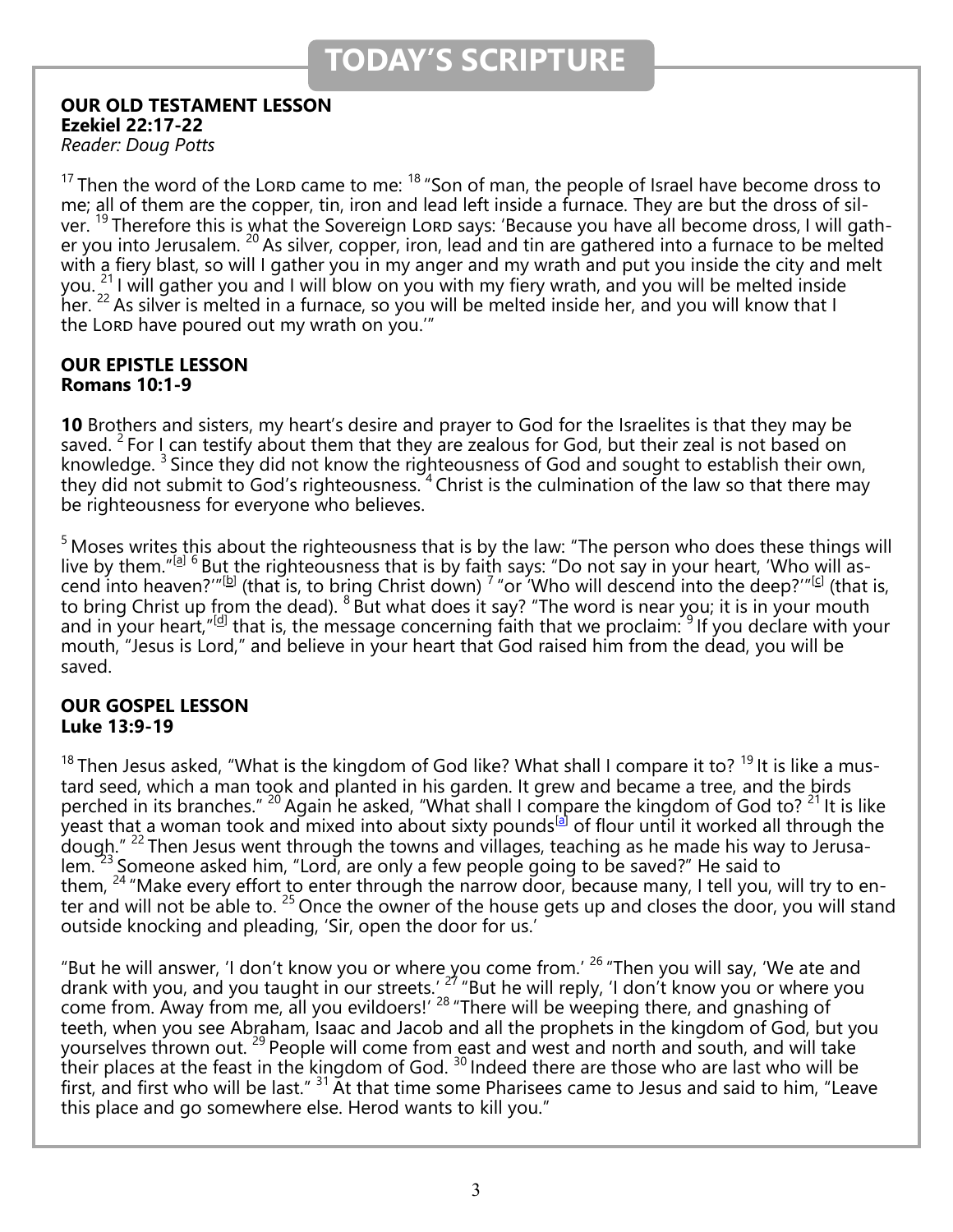## **ANNOUNCEMENTS**

# **MLC NEWS**

#### **CONNECT WITH MESSIAH**

We have a new way that you can connect with us! You can use this QR code to let us know you're new, tell us that you're interested in next steps at MLC, submit prayer requests, fill out a connection card, and give online. Scan it now to connect with MLC.



#### **ONLINE GIVING**

Online giving is an easy way to give to MLC, and there are three ways to do it: 1) Go to this link: churchcenter.com/giving 2) Download the Church Center app on your phone or tablet. 3) Text your dollar amount (with a dollar sign in front of it) to 84321.

#### **OFFICE HOURS**

Our office hours will temporarily be from 9am-3pm Mon-Fri. Saturdays and evenings by appointment.

#### **YOUTH CHOIR**

The Youth Choir will practice on Wednesday nights at 6:00 – 6:30 pm (right before AWANA and Head 2 Heart). Your child ages Kindergarten – 8th grade can worship the Lord through song with their friends. Our performances will usually happen once a month at the 9:30 and ll:00 Sunday services. Please email Sherri Unyi at unyi86@comcast.net to register your child.

#### **STAFFING CHANGE**

We celebrate with Christine Murray on her next chapter working for Lewis University. Christine came to Messiah in 2019 working part time as our Administrative Assistant. She also pioneered our first staff position in Children's Ministry Outreach. Christine's last day in the office will be Friday, March 18th. We will not be able to replace Christine right away. Please let us know if you are able to volunteer in the church office while we manage this transition.

# **GET INVOLVED**

#### **MESSIAH QUILTERS**

Our next meeting will be on Tuesday, March 15th, 2022 from 9 am – 12 pm. We have lots of quilts ready to be tied. No sewing or quilting experience is required. Please join us if you can. If you are unable to join us and would like to sew at home, we have kits ready for you to sew. Contact Kathy Mueller at scpbklane@aol.com for more information or any questions you may have.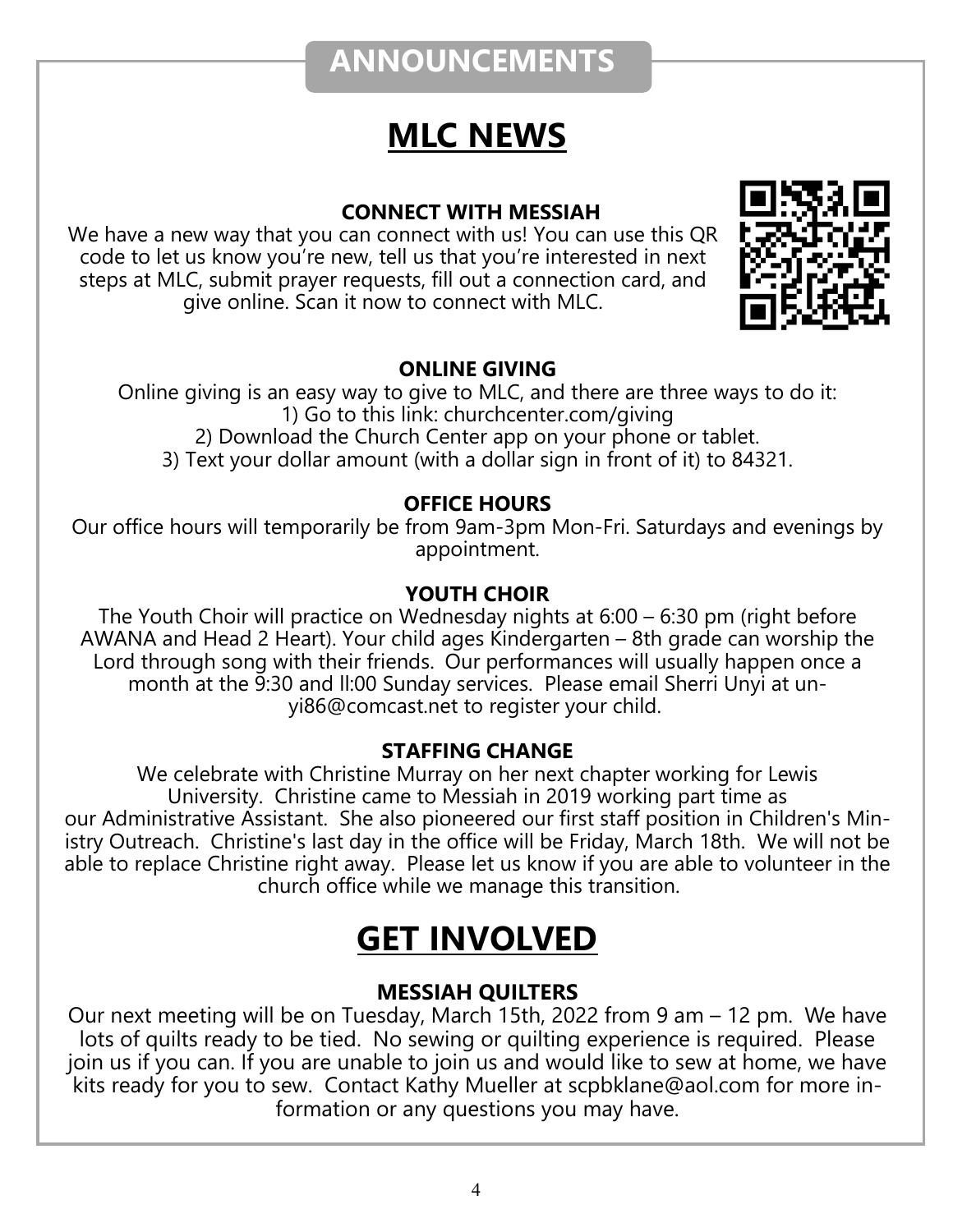#### **MEAL TRAIN**

We all know someone who may be overwhelmed during a difficult time. Perhaps an illness, surgery, loss of a family member or a job or the challenge of a new baby. Messiah is forming a Meal Train for anyone who would like to prepare and deliver a meal or need a meal. To sign up for the Meal Train team or request a Meal Train, please visit mlcjoliet.org/meal-train.

#### **PART-TIME POSITION AT MESSIAH**

Messiah Lutheran Church is looking to hire a paid, part-time office coordinator. The job would involve 15-25 hours per week. We are looking for a commitment starting ASAP and through July. The responsibilities would involve answering the phone, interacting with pastors and other office staff, data entry, and supporting the Public Relation Teams publicity. Please contact the church office at 815-741-4488 , or email the church at hoover119@gmail.com."

# **MLC MESSIAH KIDS**

#### **MESSIAH KIDS REMIND GROUP**

What is Remind? A texting program where can keep you updating on what's going on. Parents of Sunday School aged children (Kindergarten through sixth grade), you can join the Messiah Kids Remind group by texting the code mlcmk to 81010.

#### **MESSIAH KIDS SUNDAY SCHOOL**

Messiah Kids Sunday school continues today at 9:30 on the 2nd floor.

#### **MESSIAH KIDS SUNDAY 11 AM**

Messiah Kids happens during the 11 am service, right after the children's message. Just sign in at the kiosk in the narthex.

#### **AWANA (Wednesday nights at 6:30 pm)**

For Prek-6th grade, Awana is a great time of games and learning about the Bible. Don't miss out. Lets get back to the important things!

#### **NERF & NACHOS (Saturday, March 19 from 1 to 3 pm)**

Join us for Nerf Wars and Nachos in the FLC from 1pm-3pm! Bring your own Nerf Gun (with some exceptions). Sign up at bit.ly/NerfNNachos. If you want to help lead this event, please email Christine at office.Manager@mlcjoliet.org.

# **MLC STUDENT MINISTRY**

#### **HEAD2HEART (Wednesdays at 6:15 pm)**

Middle school students confirmation class.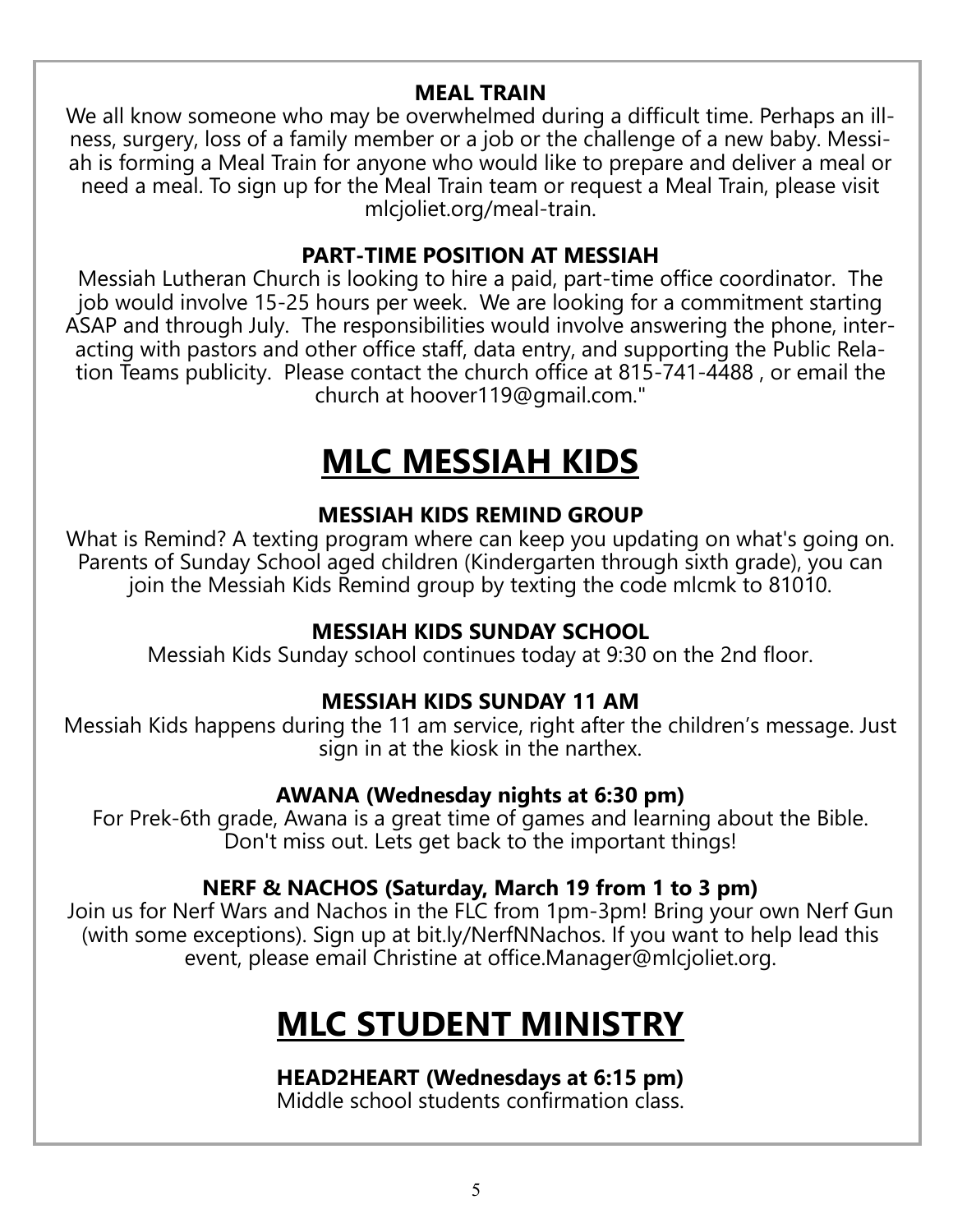#### **HIGH SCHOOL SUNDAY SCHOOL (Sundays at 9:30 am)**

HSSS continues this week.

#### **S.A.L.T. (Sundays at 4:30 pm)**

High school students, come out for a time of fellowship, fun and talking about God.

#### **HIGH ADVENTURE TRIP PARENTS INFO MEETING (Today)**

After 11am service. 9th-12th grades. Come find out about this great summer trip for high school students!

#### **MAFIA (March 11 from 7 pm-10 pm)**

For 7th-12th grades. Bring \$5 for pizza. Invite your friends!

#### **INDOOR CAMPING (March 11 after Mafia)**

Bring clothes and a sleeping bag. Food and showers provided. For 7th-12th grade.

#### **HIGH SCHOOL SUNDAY SCHOOL (Sundays at 9:30 am)**

HSSS continues this week

#### **CENTER LAKE BIBLE CAMP PARENT MEETING (March 20 after 11 am service)**

If you have kids in 5th-9th grade, join us for a parent meeting about summer camp. The dates for camp this year are June 26th-July 1st CLBC in Tustin, MI. Parents, come and find out more about this exciting student event!

#### **IGNITE YOUTH LEADERSHIP CONFERENCE (April 8th & 9th)**

Students, join us at Harvest New Beginnings in Oswego. For 7th-12th grades. Students need money for Chick-Fil-A after Saturday's session. Early bird price is \$40 before March 1st. After March 1st is \$50.

#### **CENTER LAKE BIBLE CAMP (June 26th-July 1st)**

For 5th-8th grade. This is where students go to learn about the Bible while experiencing God in nature. Be sure to come to the parent info meeting March 20th or sign up online at https://www.centerlake.org/middleschoolcamps.

#### **HIGH ADVENTURE TRIP (July 17th-July 23rd)**

For 9th-12th grade. This is a time for the High school to go to WV. to Alpine Ministries to experience God in nature and adventure. We will go white water rafting, repelling, and traverse a high ropes course. Need more info? Reach out to Brian at brian@mlcjoliet.org

# **EVENTS**

#### **PRAYER GROUP (Thursdays at 10 am)**

In the Fireside Room. Email pastor.stier@mlcjoliet.org for more information.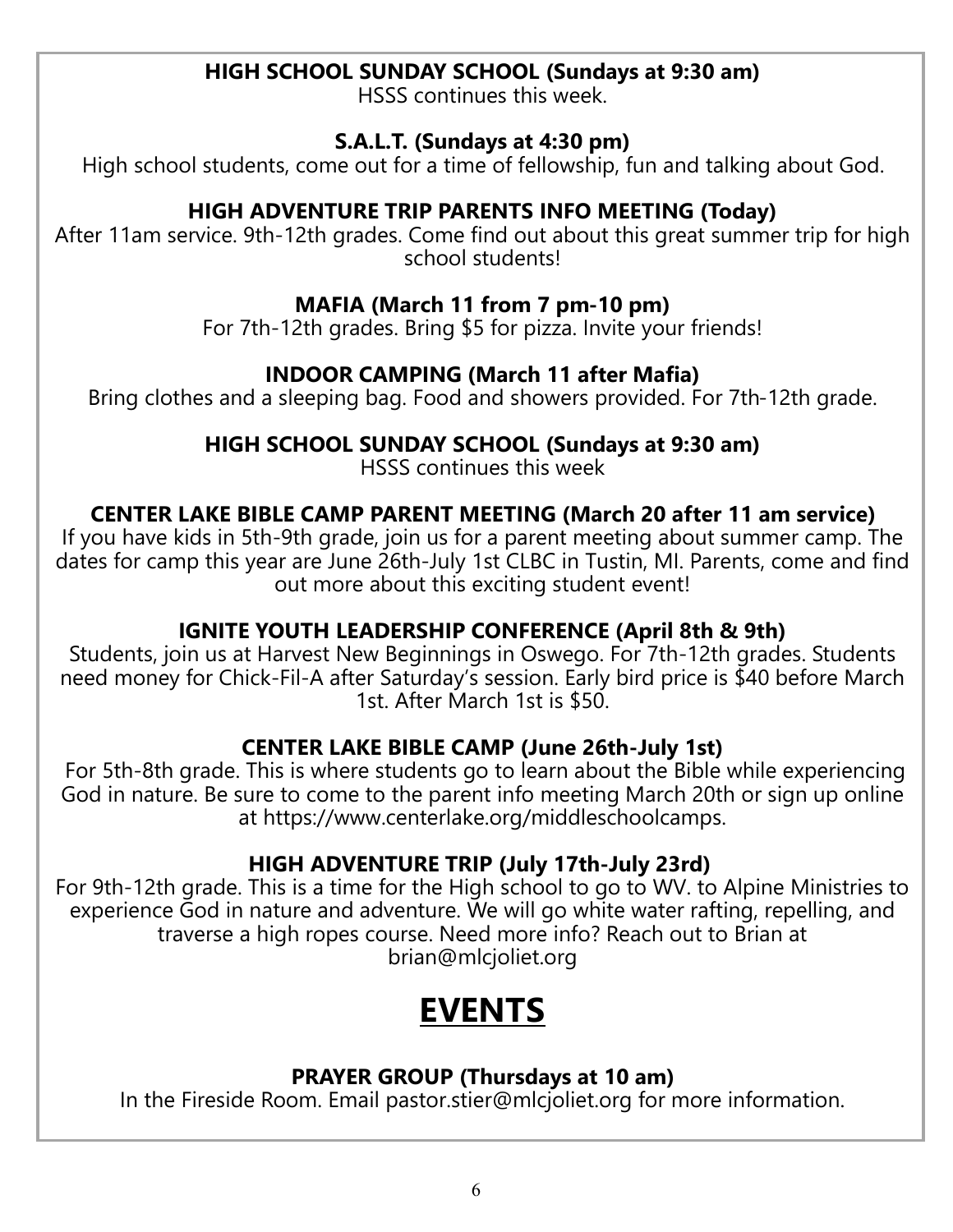#### **INSIGHT ADULT BIBLE STUDY (Sundays at 9:30 am)**

Join us for a great time of fellowship and study of God's word in the fellowship hall. For the month of February: 6th Pastor Kurt Hoover, 13th Laurel Ling, 20th Tom Bond, 27th Doug Potts.

#### **PRAY JOLIET (Today at 6 pm)**

Pray Joliet just around the corner now. On Sunday, March 6 at 6pm we will be at Mosaic Community Church to pray for the needs of the Joliet area. Joliet Needs Jesus! Several churches are on board to join together in unity to pray for God's will in our individual and community lives.

#### **FIRST COMMUNION (March 13 during 9:30 am Service)**

All grades are welcome but please plan on attending if your student is in 4/5 grade or has not received instruction. At least one parent is to attend the class with the child, and the class will run for five weeks. On Maundy Thursday April 14, at 7pm, the class will receive their first communion. Please register at bit.ly/1stCommMLC if you plan to attend. Contact Dave Stier for questions at pastor.stier@mlcjoliet.org

# **WEDNESDAY HAPPENINGS**

We are having soup suppers on Wednesday nights during Lent. If you would like to bring a soup, please contact the church at 815-741-4488.



**March 2-April 6, 2022**